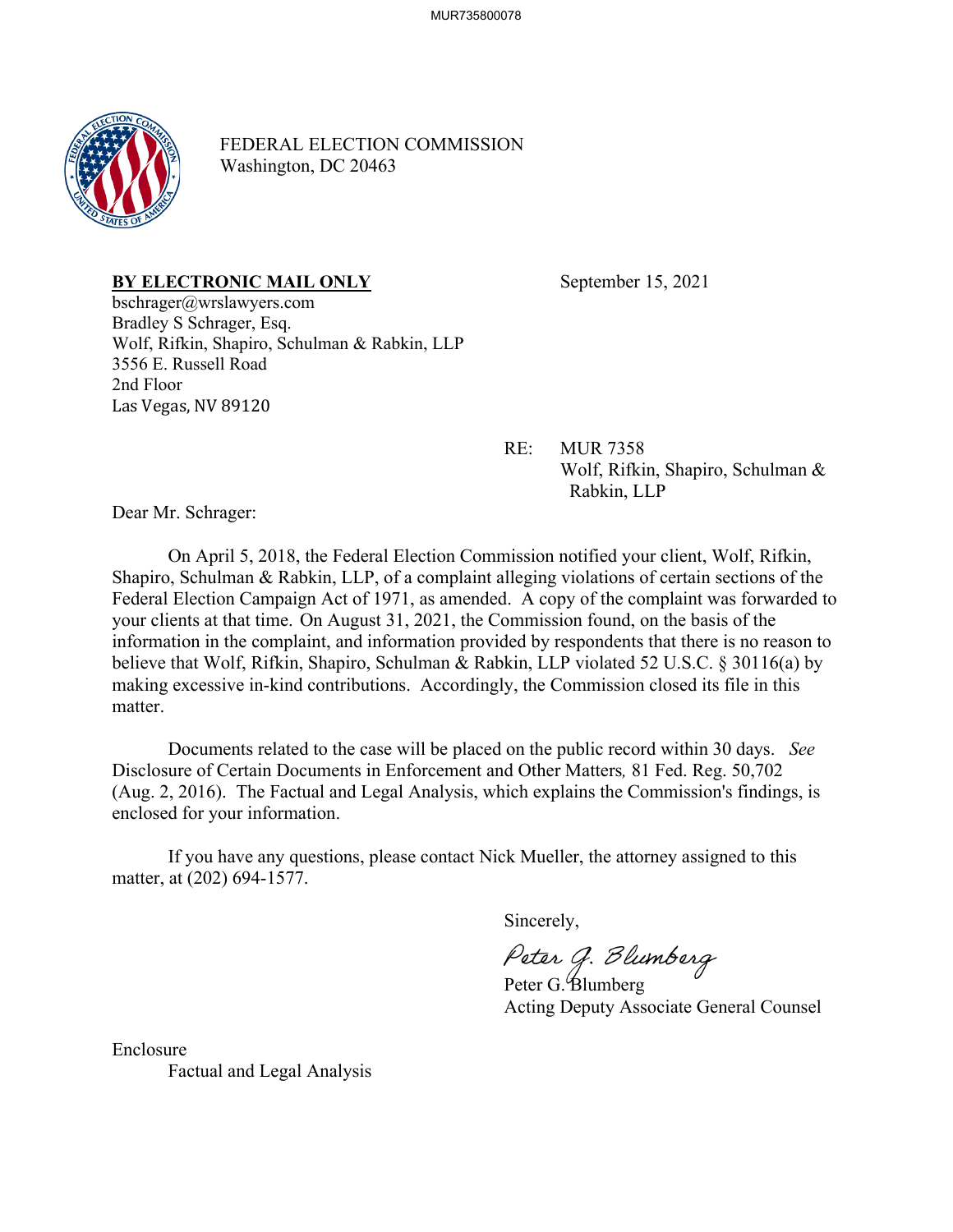| $\mathbf{1}$                                                          | FEDERAL ELECTION COMMISSION                                                                                                                                                                                                           |  |
|-----------------------------------------------------------------------|---------------------------------------------------------------------------------------------------------------------------------------------------------------------------------------------------------------------------------------|--|
| $\frac{2}{3}$                                                         | FACTUAL AND LEGAL ANALYSIS                                                                                                                                                                                                            |  |
| $\overline{4}$<br>5<br>6<br>$\overline{7}$<br>$\, 8$<br>9<br>10<br>11 | <b>RESPONDENTS:</b><br>Rosen for Nevada and Steven Mele<br><b>MUR: 7358</b><br>in his official capacity as treasurer<br>Jacky Rosen<br>Perkins Coie LLP<br>Wolf, Rifkin, Shapiro, Schulman & Rabkin, LLP<br><b>INTRODUCTION</b><br>I. |  |
|                                                                       |                                                                                                                                                                                                                                       |  |
| 12                                                                    | This matter was generated by a Complaint filed with the Federal Election Commission                                                                                                                                                   |  |
| 13                                                                    | involving allegations that the law firms Perkins Coie LLP ("Perkins Coie") and Wolf, Rifkin,                                                                                                                                          |  |
| 14                                                                    | Shapiro, Schulman & Rabkin, LLP ("Wolf Rifkin") made excessive and unreported in-kind                                                                                                                                                 |  |
| 15                                                                    | contributions to then-U.S. Representative Jacky Rosen and her principal campaign committee,                                                                                                                                           |  |
| 16                                                                    | Rosen for Nevada and Steven Mele in his official capacity as treasurer (the "Committee"), by                                                                                                                                          |  |
| 17                                                                    | providing the Committee with free legal services defending Rosen and the Committee in a                                                                                                                                               |  |
| 18                                                                    | defamation action stemming from her 2016 congressional campaign. <sup>1</sup> Respondents assert that                                                                                                                                 |  |
| 19                                                                    | two national party committees paid for the legal services received by the Committee with funds                                                                                                                                        |  |
| 20                                                                    | from a segregated account designated for election recounts and contests and other legal                                                                                                                                               |  |
| 21                                                                    | proceedings and argue that such payments are not subject to limitation under the Federal Election                                                                                                                                     |  |
| 22                                                                    | Campaign Act of 1971, as amended (the "Act"). $2$                                                                                                                                                                                     |  |
| 23                                                                    | As discussed below, neither law firm appears to have made an in-kind contribution to                                                                                                                                                  |  |
| 24                                                                    | Rosen or her Committee. Accordingly, the Commission finds no reason to believe that Perkins                                                                                                                                           |  |
| 25                                                                    | Coie or Wolf Rifkin violated 52 U.S.C. § 30116(a) by making excessive in-kind contributions.                                                                                                                                          |  |

<span id="page-1-0"></span><sup>1</sup> Compl. (Mar. 30, 2018). During the 2016 election cycle, Rosen was a candidate for the U.S. House of Representatives from the Third District in Nevada. *See* Jacky Rosen Statement of Candidacy (Jan. 26, 2016). Rosen was a candidate for U.S. Senate from Nevada in 2018 and the Committee remains her principal campaign committee. *See* Rosen for Nevada Amended Statement of Organization (Mar. 23, 2021).

<span id="page-1-1"></span><sup>2</sup> Rosen and Committee Resp. ("Rosen Resp.") (May 25, 2018); Perkins Coie Resp. (May 25, 2018); Wolf Rifkin Resp. (May 25, 2018) (incorporating by reference Perkins Coie Resp.).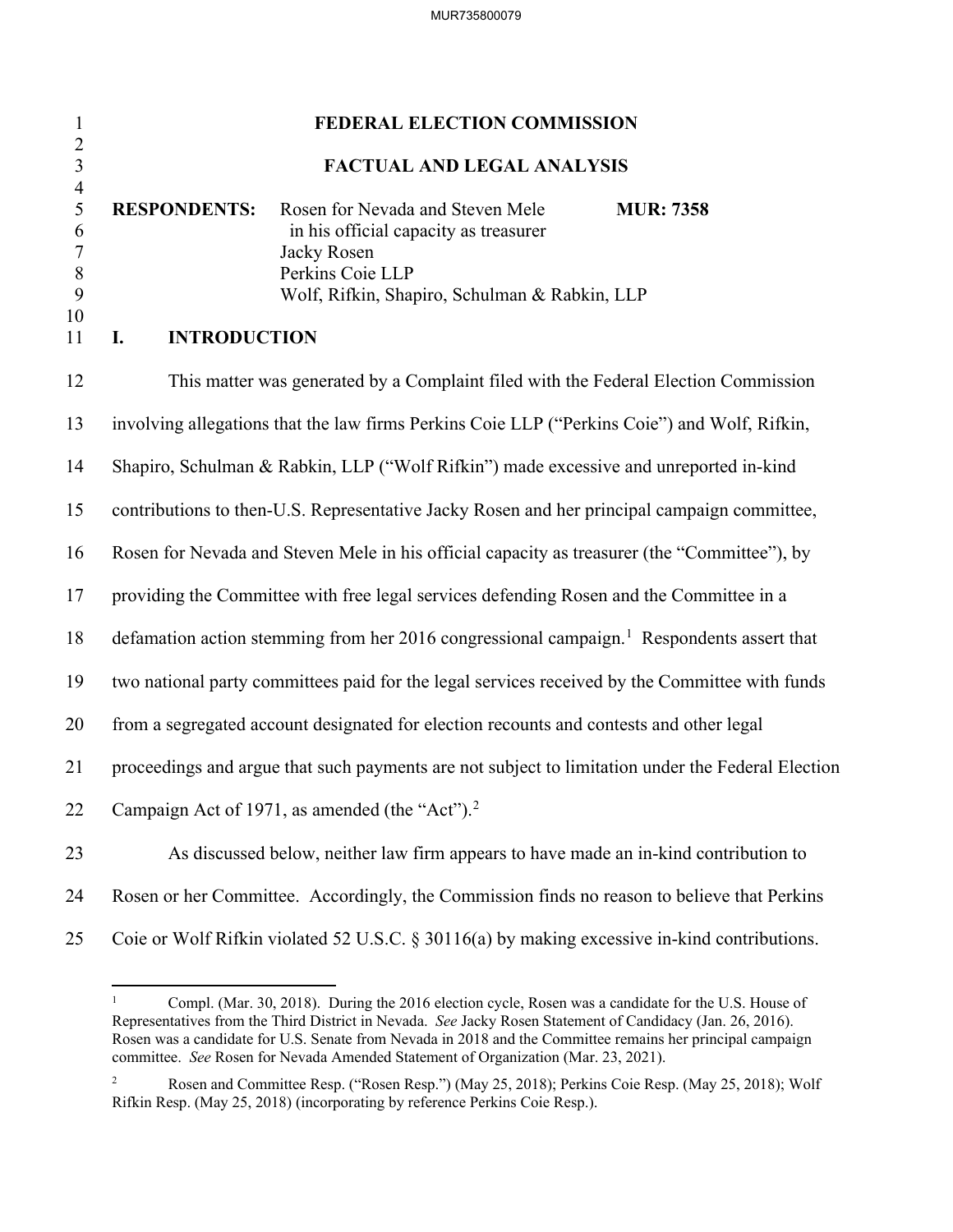MUR 7358 (Rosen for Nevada, *et al*.) Factual and Legal Analysis Page 2 of 6

1 Further, considering that the Commission has yet to provide guidance to the regulated 2 community regarding the scope of "legal proceedings" that may be paid for from such a

3 segregated account, the Commission dismisses as a matter of prosecutorial discretion the

4 allegation that Rosen or the Committee violated 52 U.S.C. §§ 30116(f) and 30104(b) by

5 knowingly accepting and failing to report, respectively, excessive in-kind contributions in the

- 6 form of third-party payments for legal expenses.
- 

## 7 **II. FACTUAL BACKGROUND**

8 In November 2016, Rosen and the Committee were sued for defamation by her 2016 9 general election opponent, Danny Tarkanian.<sup>[3](#page-2-0)</sup> Tarkanian alleged that ads run by the Rosen 10 Committee on YouTube and other social media platforms made false claims, including that <sup>11</sup> "Tarkanian set up 13 fake charities that preyed on vulnerable seniors."<sup>4</sup> Rosen and the 12 Committee retained Perkins Coie and Wolf Rifkin to defend them in the lawsuit.<sup>[5](#page-2-2)</sup> The 13 Complaint notes that the defamation suit survived a motion to dismiss and an appeal had been 14 filed with the Supreme Court of Nevada,<sup>[6](#page-2-3)</sup> but the Committee's reports filed with the 15 Commission do not disclose any disbursements to Wolf Rifkin and only one disbursement for  $16$  \$6,232 to Perkins Coie for "legal services."<sup>[7](#page-2-4)</sup> Based on this information, the Complaint alleges

<span id="page-2-1"></span>4 *Rosen v. Tarkanian*, 135 Nev. 436, 437-438 (Nev. 2019).

<span id="page-2-0"></span><sup>3</sup> Compl. at 1.

<span id="page-2-2"></span><sup>5</sup> *Id.*; Rosen Resp. at 2; Perkins Coie Resp. at 2.

<span id="page-2-3"></span><sup>6</sup> Since the filing of the Complaint in this matter, the Nevada Supreme Court heard the case, reversing and remanding the trial court's denial of Rosen's special motion to dismiss. *Rosen v. Tarkanian*, 135 Nev. 436 (Nev. 2019).

<span id="page-2-4"></span><sup>7</sup> Compl. at 1-2; Rosen for Nevada, 2017 Year-End Report (Feb. 9, 2018). Commission records show 32 additional payments from the Committee to Perkins Coie totaling \$125,460 after the Complaint was filed. *See FEC Disbursements: Filtered Results*, FEC.GOV[, https://www.fec.gov/data/disbursements/?data\\_type=](https://www.fec.gov/data/disbursements/?data_type=%E2%80%8Cprocessed&committee_id=C00606939&recipient_name=PERKINS+COIE&min_date=03%2F31%2F2018&max_date=12%2F31%2F2021) [processed&committee\\_id=C00606939&recipient\\_name=PERKINS+COIE&min\\_date=03%2F31%2F2018&max\\_d](https://www.fec.gov/data/disbursements/?data_type=%E2%80%8Cprocessed&committee_id=C00606939&recipient_name=PERKINS+COIE&min_date=03%2F31%2F2018&max_date=12%2F31%2F2021) [ate=12%2F31%2F2021](https://www.fec.gov/data/disbursements/?data_type=%E2%80%8Cprocessed&committee_id=C00606939&recipient_name=PERKINS+COIE&min_date=03%2F31%2F2018&max_date=12%2F31%2F2021) (Last visited July 19, 2021) (Rosen for Nevada disbursements to Perkins Coie from March 31, 2018, to present).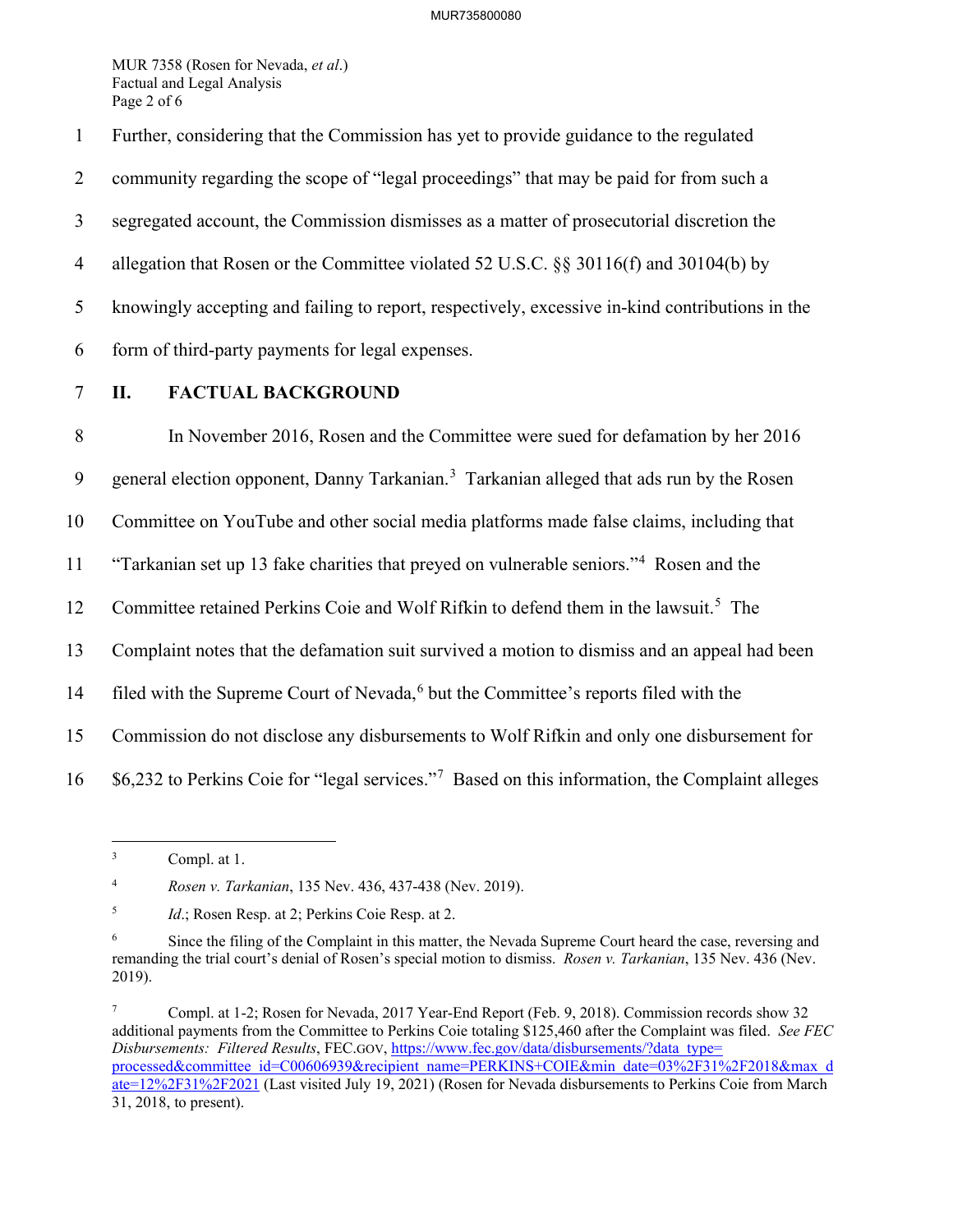MUR 7358 (Rosen for Nevada, *et al*.) Factual and Legal Analysis Page 3 of 6

- 1 that the value of the work done by these firms, over the course "of sixteen months of legal
- 2 representation," exceeds the contribution limits. $8 \times 10^{-10}$  $8 \times 10^{-10}$
- 3 Respondents do not dispute these facts but explain that the Democratic Congressional
- 4 Campaign Committee ("DCCC") and the Democratic Senatorial Campaign Committee
- 5 ("DSCC") paid Perkins Coie and Wolf Rifkin for the legal services they provided to Rosen and
- 6 the Committee from their "legal proceedings account  $[s]$ ." Reports filed with the Commission
- 7 by the DCCC and the DSCC between 2017 and 2021 reflect that these committees have made
- 8 disbursements to Perkins Coie in excess of \$45,000,000 and to Wolf Rifkin in excess of \$25,000,
- 9 many of which indicate the use of the recount or other legal proceedings fund, but which do not
- [10](#page-3-2) indicate which legal matter is associated with each disbursement.<sup>10</sup>
- 11 **III. LEGAL ANALYSIS**
- 12 Under the Act, a "contribution" is "anything of value made by any person for the purpose
- 13 of influencing an election for Federal office."<sup>[11](#page-3-3)</sup> "Anything of value" includes all in-kind
- 14 contributions, such as "the provision of any goods or services without charge" or at a charge less

<span id="page-3-0"></span><sup>8</sup> Compl. at 3.

<span id="page-3-1"></span><sup>9</sup> Rosen Resp. at 1; Perkins Coie Resp. at 1. Respondents state that DCCC made these disbursements from its recount and legal services account and that once Rosen announced her 2018 candidacy for the Senate, DSCC also began making such disbursements. Rosen Resp. at 3; Perkins Coie Resp. at 3; s*ee* Jacky Rosen Statement of Candidacy for U.S. Senate (July 7, 2017).

<span id="page-3-2"></span><sup>10</sup> *See, e.g.*, *FEC Disbursements: Filtered Results*, FEC.GOV, https://www.fec.gov/data/disbursements/?data \_type=processed&committee\_id=C00000935&recipient\_name=perkins+coie&min\_date=01%2F01%2F2017&max\_ date=12%2F31%2F2021 (last visited July 19, 2021) (DCCC disbursements to Perkins Coie from 2017, to present); *FEC Disbursements: Filtered Results*, FEC.GOV, https://www.fec.gov/data/disbursements/?data\_type =processed&committee\_id=C00042366&recipient\_name=perkins+coie&min\_date=01%2F01%2F2017&max\_date= 12%2F31%2F2021; (last visited July 19, 2021) (DSCC disbursements to Perkins Coie from 2017 to present); DSCC, February Monthly Report at 1636 (Feb. 20, 2018), *available at* [http://docquery.fec.gov/pdf/719/](http://docquery.fec.gov/pdf/719/201802200200162719%E2%80%8C/201802200200162719.pdf) [201802200200162719/201802200200162719.pdf;](http://docquery.fec.gov/pdf/719/201802200200162719%E2%80%8C/201802200200162719.pdf) *see also* Rosen Resp. at 5 (stating that the amounts paid during this period to Perkins Coie by DCCC include not only payments relating to Rosen's defamation defense, but also "other legal expenses incurred by DCCC in connection with election recounts, contests and other legal proceedings").

<span id="page-3-3"></span><sup>11 52</sup> U.S.C. § 30101(8)(A)(i).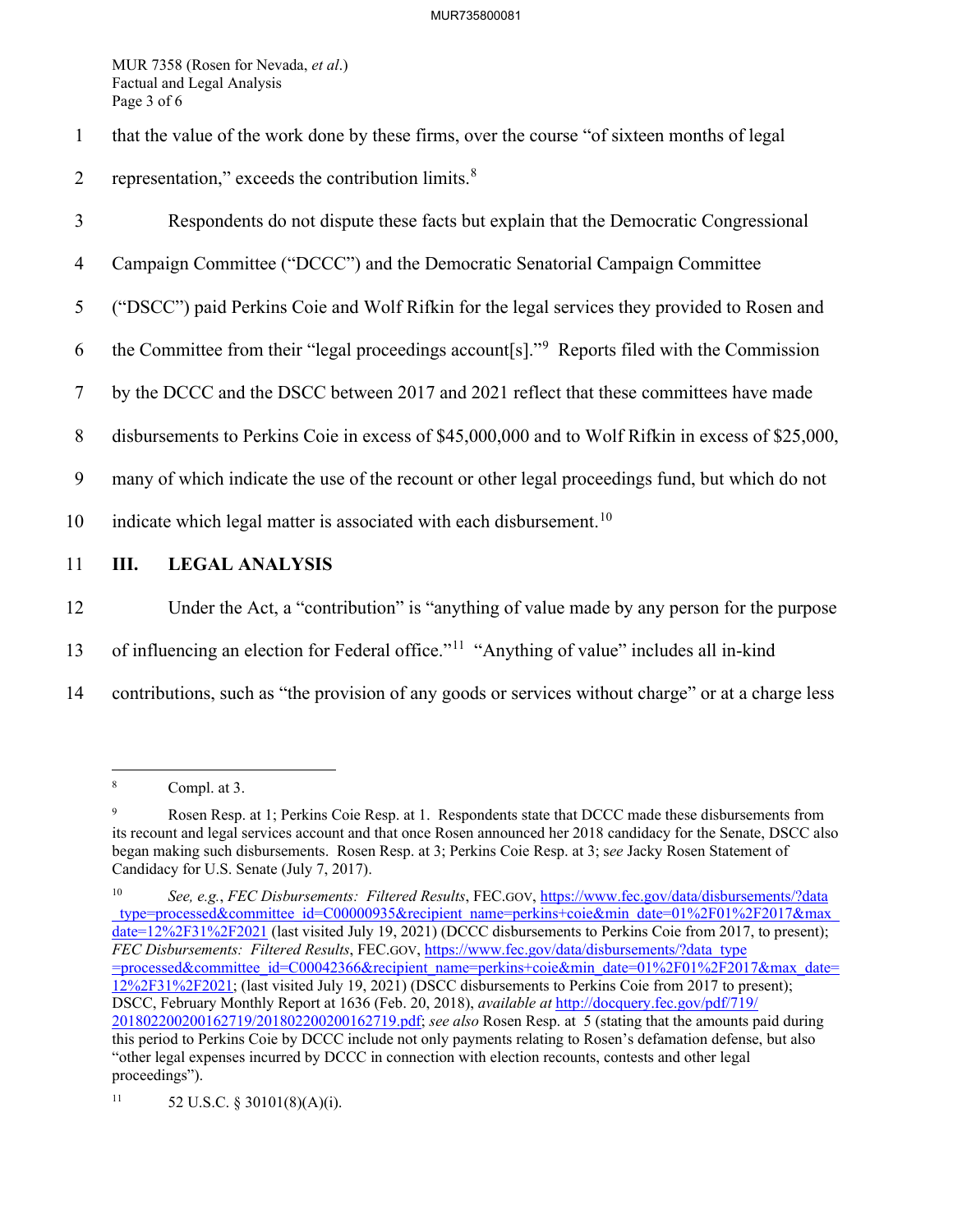MUR 7358 (Rosen for Nevada, *et al*.) Factual and Legal Analysis Page 4 of 6

than the usual and normal charge.<sup>[12](#page-4-0)</sup> The Act also defines "contribution" to include the "payment" 2 by any person of compensation for the personal services of another person which are rendered to  $\alpha$  a political committee without charge for any purpose.<sup> $13$ </sup> All principal campaign committees are 4 required to file reports disclosing all of their receipts and disbursements, including in-kind 5 contributions.<sup>[14](#page-4-2)</sup> The Act further provides that no person shall make contributions to any 6 candidate and his or her authorized political committees with respect to any election for federal 7 office which, in the aggregate, exceed \$2,700 for the 2016 or 2018 election cycles.<sup>[15](#page-4-3)</sup> National 8 political party committees may support their candidates with coordinated party expenditures, 9 subject to limitation.<sup>[16](#page-4-4)</sup> 10 In the present matter, both law firms were paid for their services by the DCCC and the 11 DSCC, via their respective segregated accounts. Thus, neither law firm "provi[ded] any goods 12 or services without charge" and thereby did not make in-kind contributions to the Committee as 13 the Complaint alleges. Likewise, the Committee did not receive, and thus was not required to 14 report, any such in-kind contributions from the law firms. 15 The Consolidated and Further Continuing Appropriations Act of 2015 amended the Act 16 to allow national party committees to create separate segregated accounts "to defray expenses 17 incurred with respect to the preparation for and the conduct of election recounts and contests and

<span id="page-4-0"></span> $12$  11 C.F.R. § 100.52(d).

<span id="page-4-1"></span><sup>13 52</sup> U.S.C. § 30101(8)(A)(ii); 11 C.F.R. § 100.54.

<span id="page-4-2"></span><sup>14 52</sup> U.S.C. § 30104(b); 11 C.F.R. § 104.3.

<span id="page-4-3"></span><sup>15 52</sup> U.S.C. § 30116(a)(1)(A); *see* 11 C.F.R. §§ 110.1(b)(1)(i), 110.17(b); Price Index Adjustments for Contribution and Expenditure Limitations and Lobbyist Bundling Disclosure Threshold (2018 election cycle), 82 Fed. Reg. 10904, 10906 (Feb. 16, 2017); Price Index Adjustments for Contribution and Expenditure Limitations and Lobbyist Bundling Disclosure Threshold (2016 election cycle), 80 Fed. Reg. 5750, 5752 (Feb. 3, 2015).

<span id="page-4-4"></span><sup>&</sup>lt;sup>16</sup> 52 U.S.C. § 30116(d)(1)-(3); 11 C.F.R. § 109.32.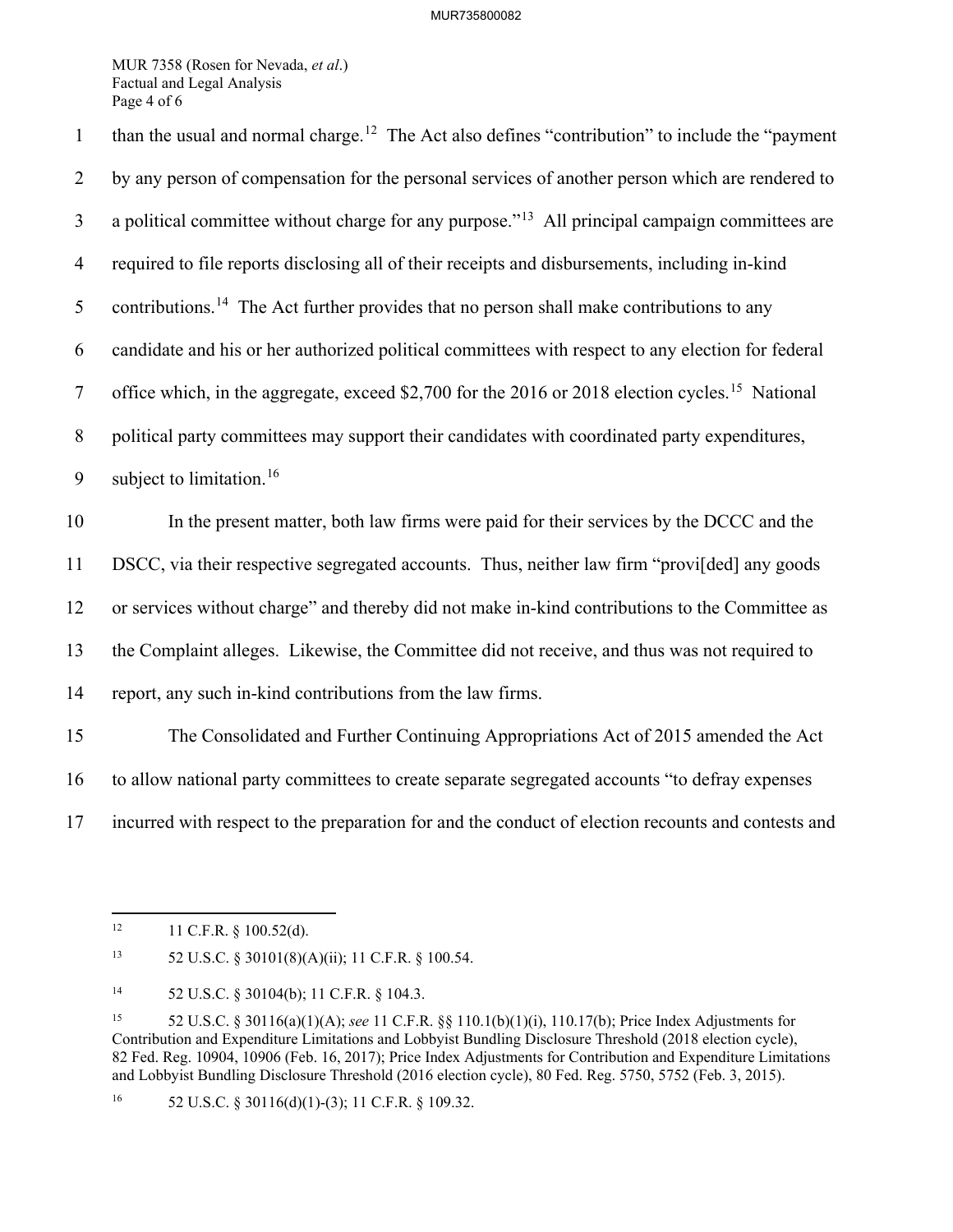## MUR735800083

MUR 7358 (Rosen for Nevada, *et al*.) Factual and Legal Analysis Page 5 of 6

| $\mathbf{1}$   | other legal proceedings." <sup>17</sup> Such accounts are in addition to any other federal accounts           |
|----------------|---------------------------------------------------------------------------------------------------------------|
| $\overline{2}$ | maintained by a national party committee and are subject to contribution limits equal to 300% of              |
| $\mathfrak{Z}$ | the otherwise-applicable contribution limit to national party committees. <sup>18</sup> In addition,          |
| $\overline{4}$ | disbursements from such accounts are not subject to coordinated party expenditure limits. <sup>19</sup>       |
| 5              | Since the 1970s, the Commission has recognized that recounts are not themselves                               |
| 6              | elections and thus funds received and spent for them are not "contributions" or "expenditures." <sup>20</sup> |
| $\tau$         | In a series of advisory opinions, the Commission further explained that a national party                      |
| $\, 8$         | committee "may establish a recount fund, separate from its other accounts and subject to a                    |
| 9              | separate limit on amounts received, and use that fund to pay expenses incurred in connection                  |
| 10             | with recounts and election contests of Federal elections." <sup>21</sup> The Commission made clear that       |
| 11             | funds in such recount accounts cannot "be used for campaign activities" and that "recount                     |
| 12             | activities paid for by the recount fund must have no relation to campaign activities." $^{22}$                |
| 13             | Subsequent to the 2015 amendment, the Commission reaffirmed that funds raised by a                            |
| 14             | candidate to pay for recounts and "lawsuits directly related to the counting and recounting of                |
|                |                                                                                                               |

<span id="page-5-0"></span><sup>17</sup> Pub. L. No. 113-235, 101, 128 Stat. 2130, 2772-73 (2014) (codified at 52 U.S.C. § 30116(a)(9)(C)).

<span id="page-5-2"></span>19 52 U.S.C. § 30116(d)(5); *see also* 11 C.F.R. §§ 109.30, 109.32(a)(1).

<span id="page-5-4"></span>21 Advisory Op. 2009-04 (Franken/DSCC) at 2-3 ("AO 2009-04") (citing AO 2006-24).

<span id="page-5-1"></span><sup>&</sup>lt;sup>18</sup> 52 U.S.C. § 30116(a)(1)(B), (2)(B).

<span id="page-5-3"></span><sup>&</sup>lt;sup>20</sup> *See* 11 C.F.R. § 100.91 ("A gift, subscription, loan, advance, or deposit of money or anything of value made with respect to a recount of the results of a Federal election, or an election contest concerning a Federal election, is not a contribution except that the prohibitions of 11 CFR 110.20 and part 114 apply."); *see also* Advisory Op. 1978-92 (Miller) at 2 (explaining that Commission regulations provide that "gifts, or loans or payments of money or anything of value that are made solely for the purpose of defraying the expenses of a Federal election recount are not contributions or expenditures under the Act and Commission regulations" and are therefore not subject to the contribution limits).

<span id="page-5-5"></span><sup>22</sup> Advisory Op. 2010-14 (DSCC) at 3, 5 (citing AO 1978-92) ("[I]n view of the special treatment and exemption accorded funds received and spent for recount purposes, any resulting surplus of funds may not be used in any manner that would constitute a contribution or expenditure under the Act or regulations."). Thereafter, in one instance, the Commission further permitted national party committees to use funds in their recount accounts to pay for litigation seeking the disgorgement of primarily soft-money contributions that had been made prior to the enactment of BCRA. Advisory Op. 2011-03 (DSCC, RNC, NRCC, DCCC, and NRSC) at 3-4.